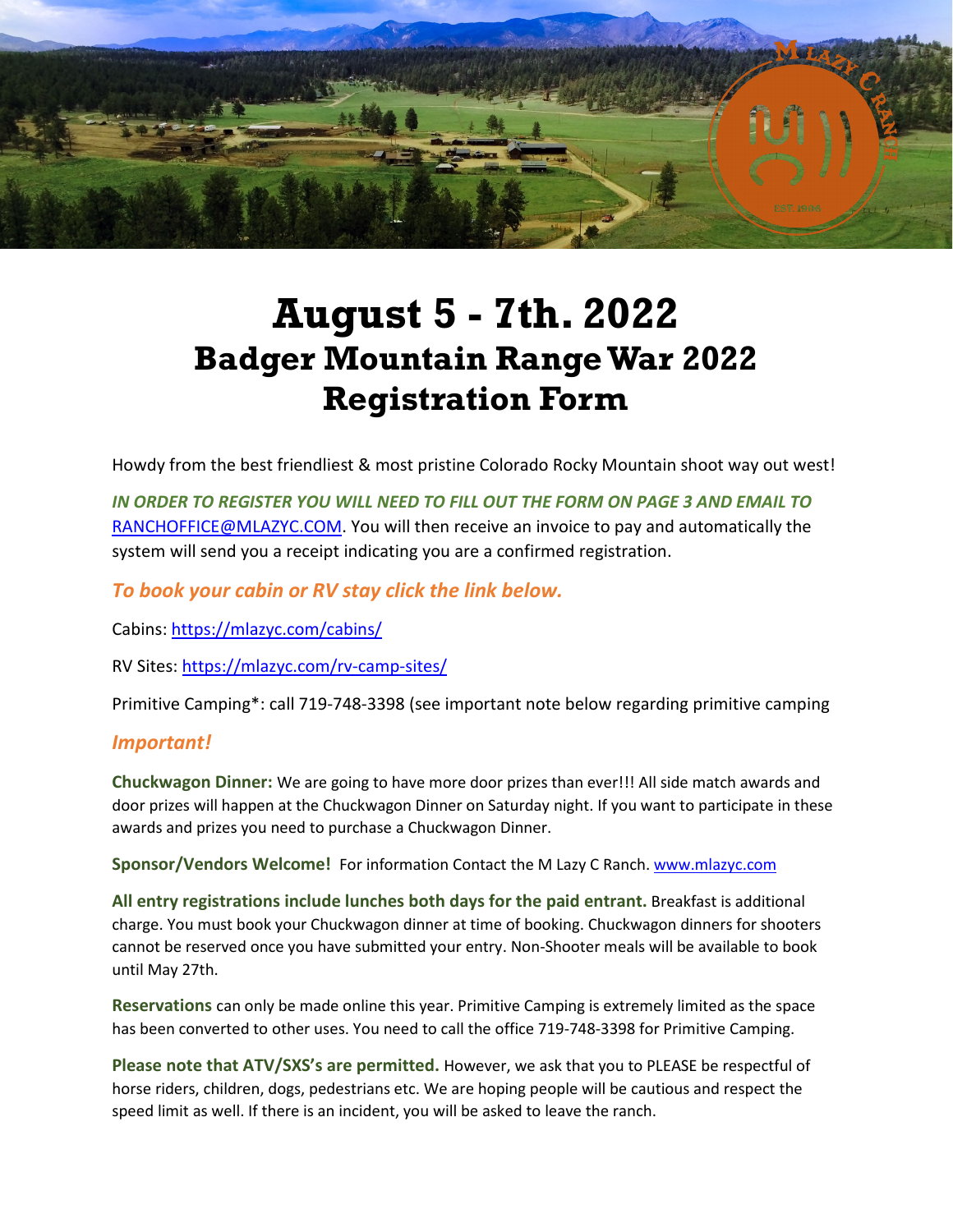

**\*Cancellation Policy:** The match entries are fully refundable up until July 1st. After that they are no longer refundable or transferrable. Your cabin/RV/Primitive Camping is refundable up to 30 days from your reservation. After that deposits are no longer refundable or transferrable.

## *Event Schedule 2022*

#### **FRIDAY:**

- 9:00-5:00- Early sign in
- 11:00- 2:00 Cobra Cat Shooting Class (Contact Seth Feinstein Seth@claybritchesranch.us to Sign up.)
- 12:00-4:00 Side Matches & Buffalo Shoot
- 6:ish-Pot Luck Dinner, meet and greet at the Fire Pit
- ROI \$10 & ROII \$25 classes given Time TBD (Contact Scary Indian Dude to sign up.)

#### **SATURDAY:**

- 7:30-8:00 Registration
- 8:30- Shooters meeting
- 9:00- Main match Stages 1-6
- Lunch after main match at the Hayman Building
- TOP GUN shoot off directly after lunch
- 6:00- Chuckwagon Dinner the Hayman Building (Side Match and Buffalo shoot awards.)
	- o We will have a gun raffle and a lot of door prizes! You must be present to win (be sure to purchase your Chuckwagon Dinner so you can attend!)

#### **SUNDAY:**

- 8:30 Main Match Stage 7-12
- Lunch after main match at the Hayman Building
- Awards to follow lunch
- Badger Mountain Range War 2022 18 & Up Entry Fee \$110
- Badger Mountain Range War 2022 10-18yrs Entry Fee \$90 (includes Chuckwagon Dinner)
- \*Entry fees include all matches & lunches.